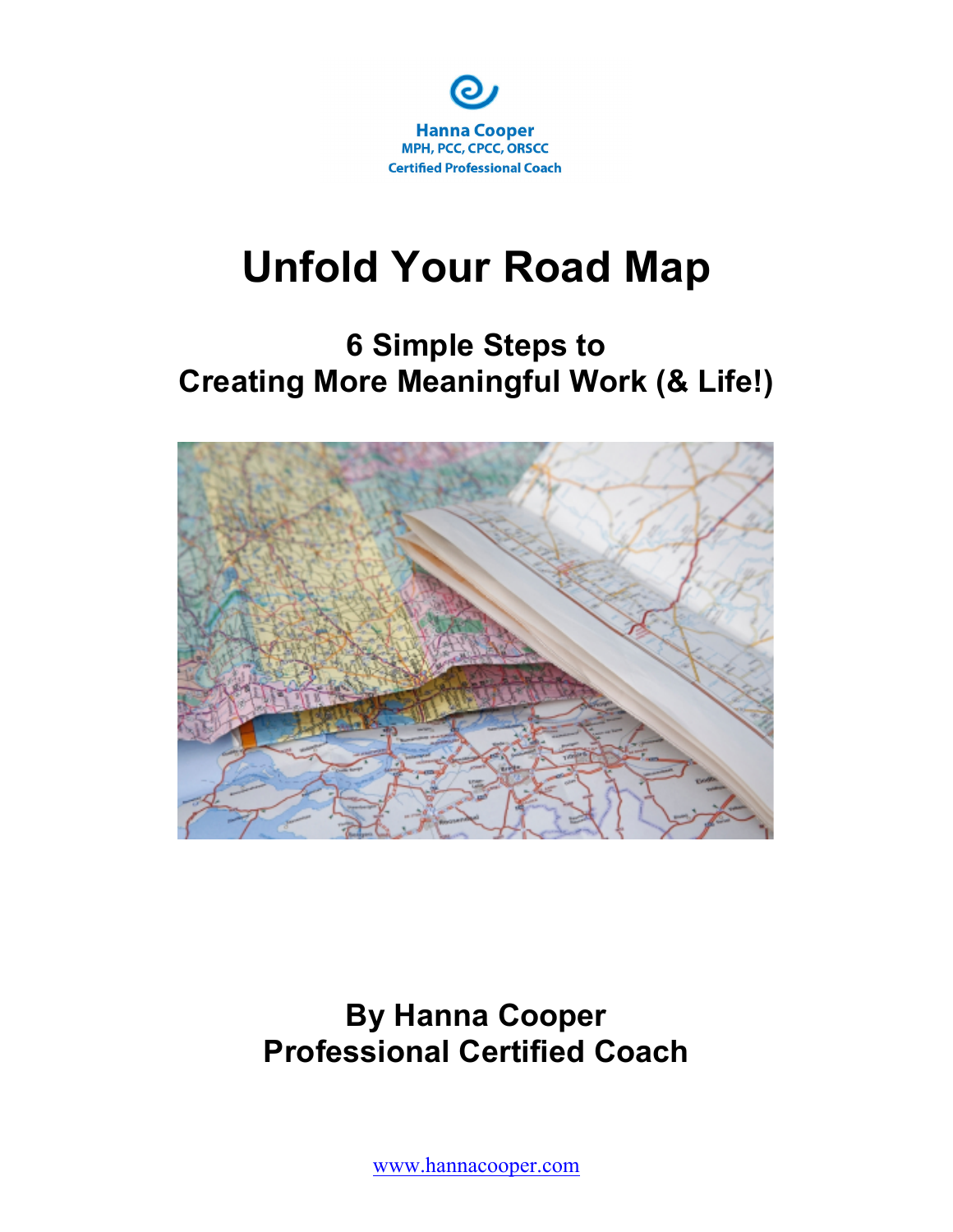#### **Table of Contents**

| You're on Journey But Where Are You Headed? 2 |  |
|-----------------------------------------------|--|
|                                               |  |
|                                               |  |
|                                               |  |
|                                               |  |
|                                               |  |
|                                               |  |
|                                               |  |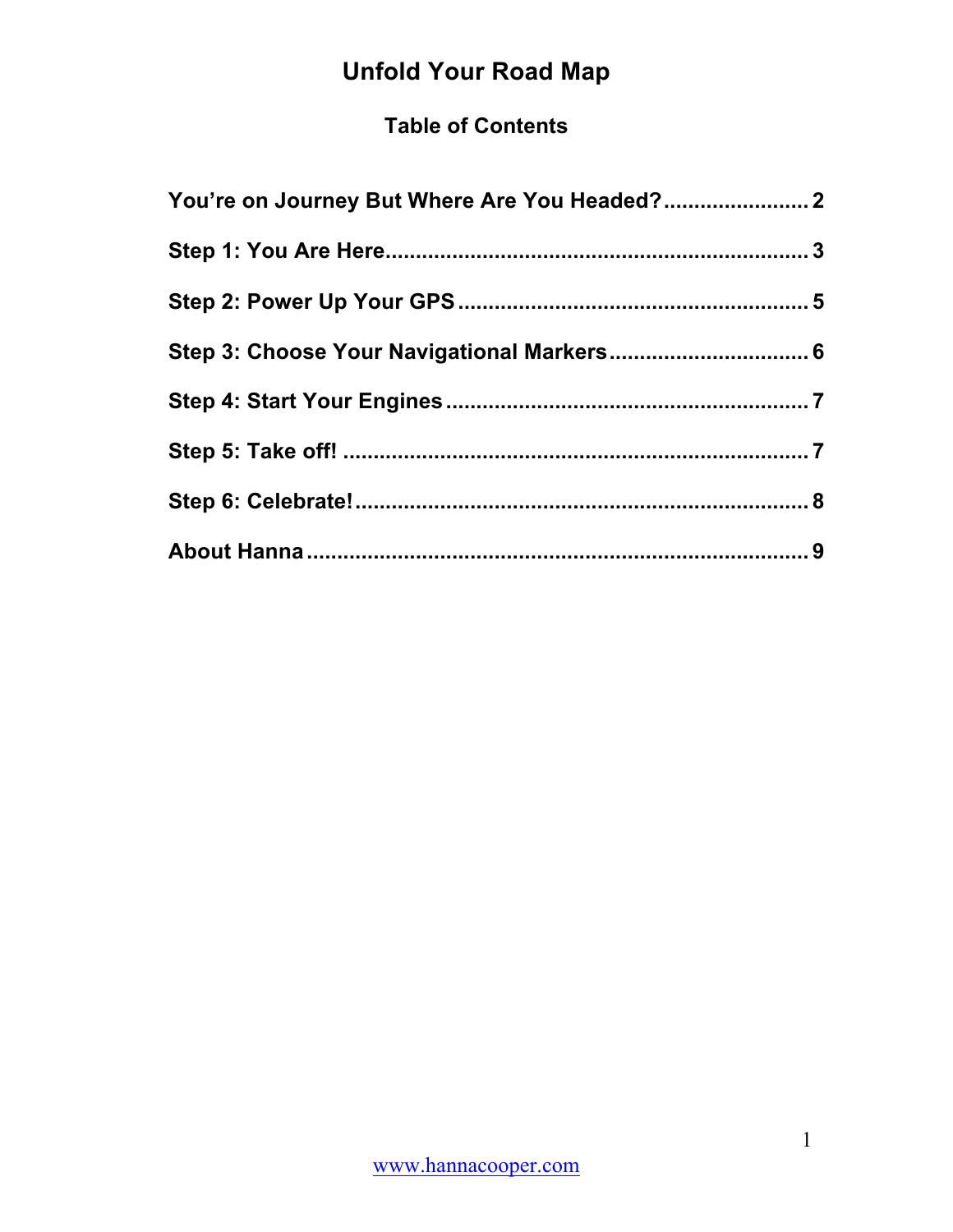### **You're on a Journey, But Where Are You Headed?**

You know you have something more to offer to the world, but you aren't quite sure what steps to take. You're ready to take a stand for who you are and what you care about. But sometimes it all feels a little overwhelming.

I'm really excited and glad that you decided to take a step by downloading this workbook. **The world needs you out there**, doing what you're most passionate about.

**Every day,** I work one-on-one with people just like you around these issues. I created these exercises to help my clients take meaningful and manageable steps toward the career (and life) of their dreams.

**My clients have gotten so much clarity and forward momentum** from these exercises that I knew I had to share them with more people. That's why I'm now offering this workbook for free.

Just because it's free doesn't mean it isn't valuable!

In fact, **think of this workbook like a mini coaching session.** I outline the steps the same way I would with my paying clients. Feel free to think of me sitting alongside you, cheering you on as you work your way through.

I encourage you to **do this work at your own pace.** (It'll probably take about 15 to 20 minutes to complete the workbook.) No more getting overwhelmed, no more confusion about what next to do.

If you do the steps in order, one at a time, at your own pace, you'll be well on your way to charting your own authentic path.

#### **Ready? Let's get started.**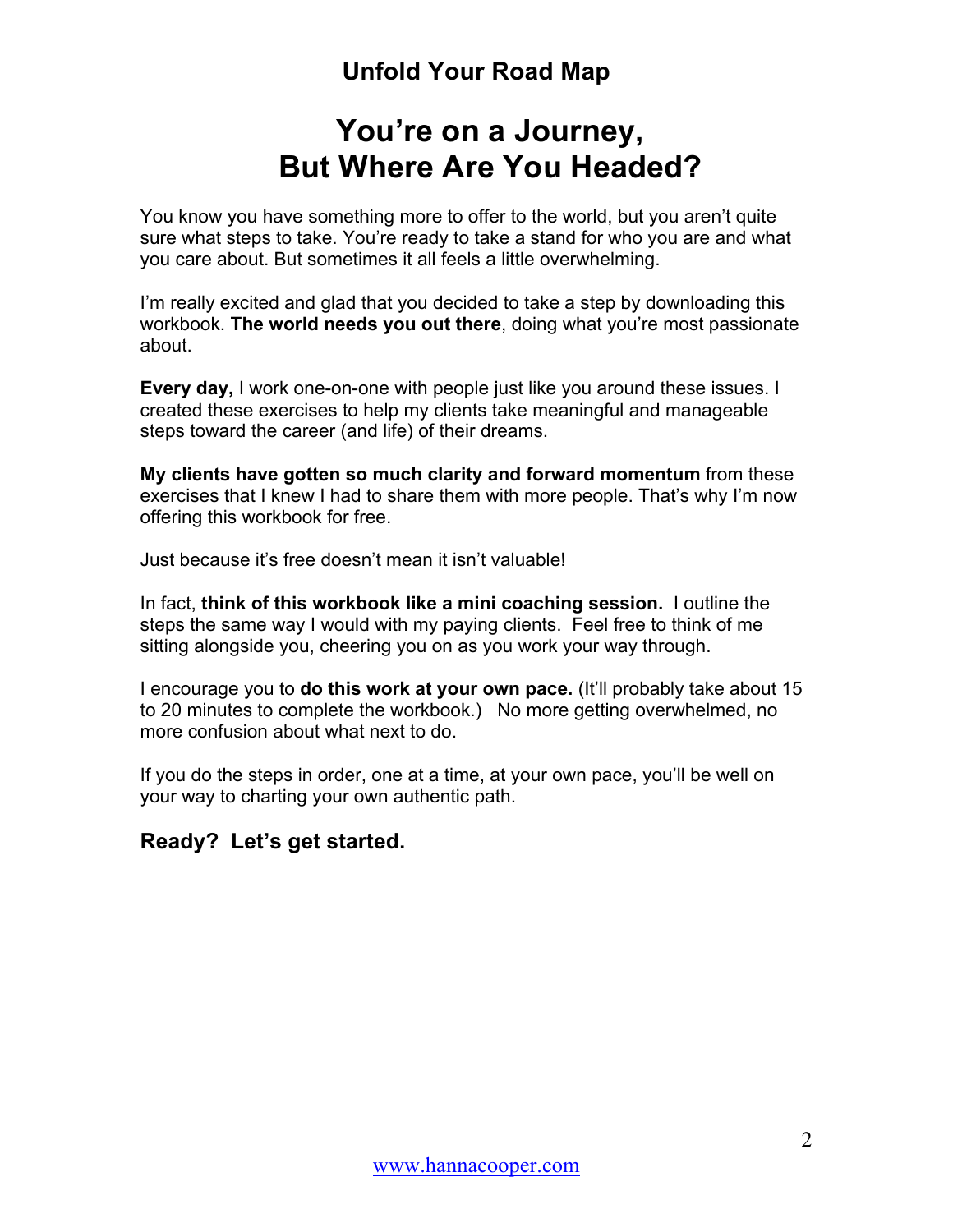### **Step 1: You Are Here**

To begin, respond to these questions below:

1. Think about a peak moment in your life – a time when you were at your best. Where were you? Who was with you? What was happening? How did you feel?

2. Who inspires you? A person in your life, real, historical or fictional hero/heroine. What draws you to this person? What qualities of theirs inspire you?

3. What makes you angry, upset, or frustrated? When you think about those times, what's important in those situations that is being ignored, overlooked or stepped on?

4. What do you have to have in your life or you feel like part of you may die?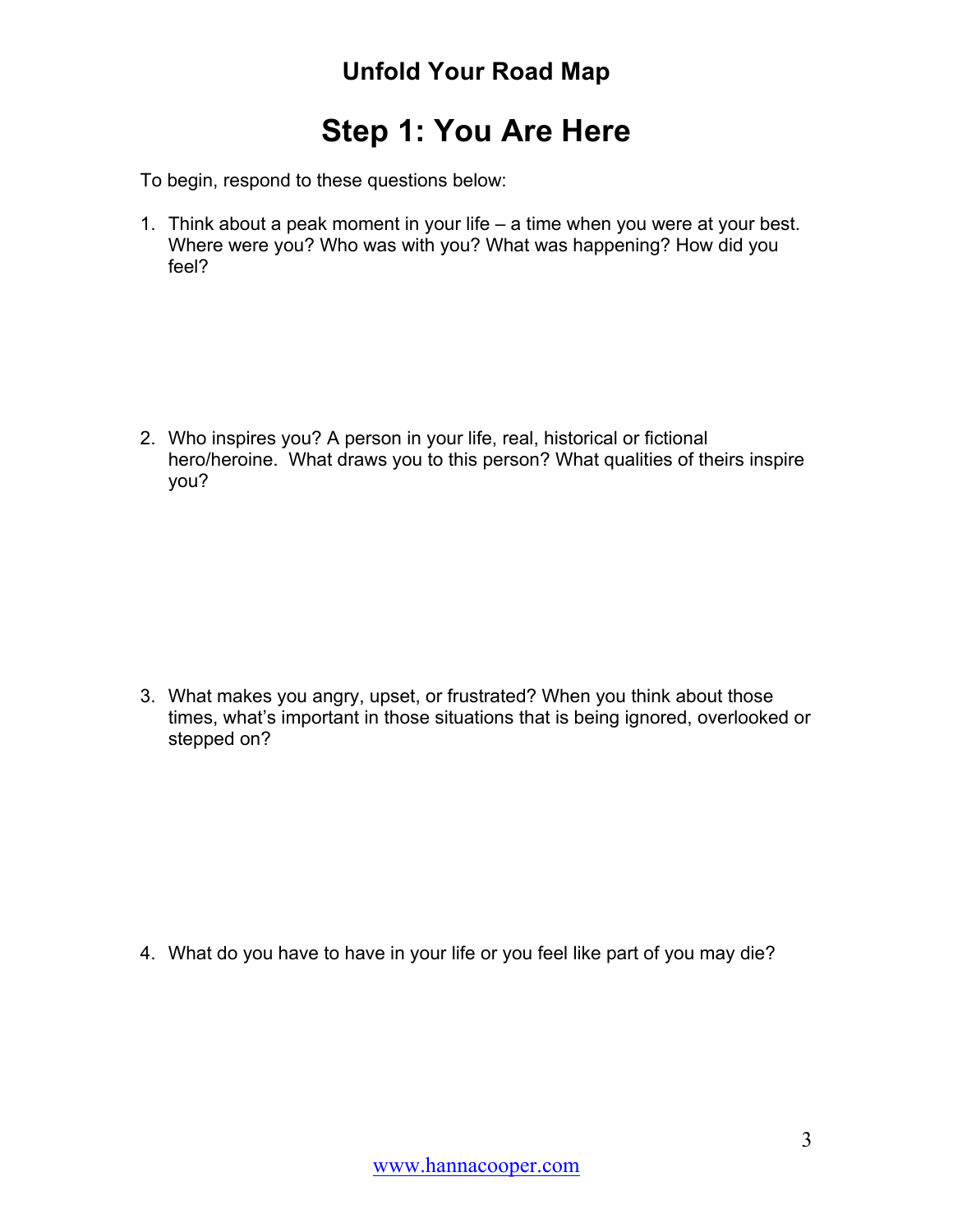5. What do your closest friends tease you about? What about you drives your closest friends crazy?

6. Think about your hobbies – things you do for enjoyment in your spare time. What do you love about this activity? What about this is important to you?

7. What are you deeply passionate about? Why?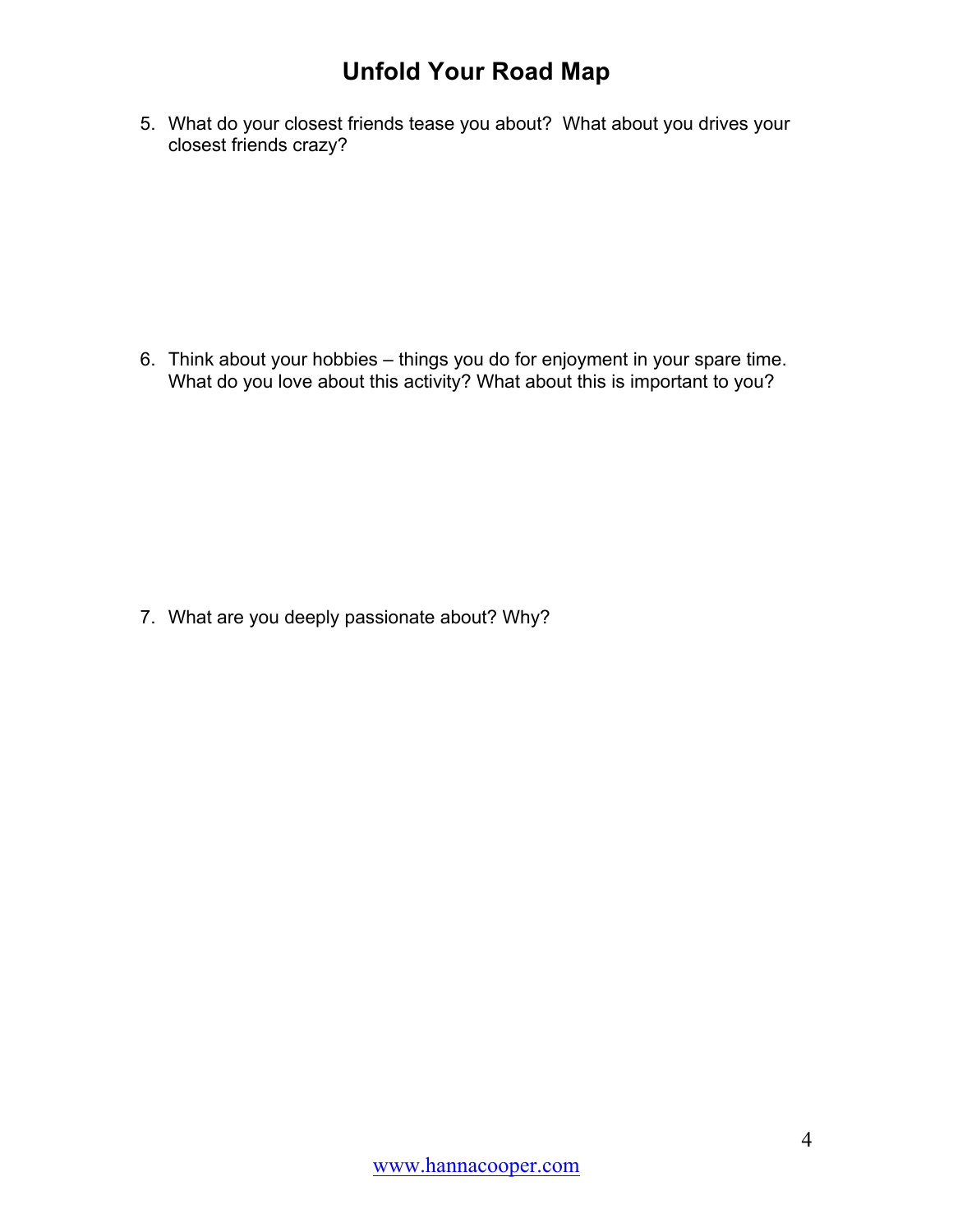# **Step 2: Power Up Your GPS**

From your responses to the previous questions, you've probably noticed some themes starting to emerge.

Are you all about connecting with other people and relationships? Are honesty and integrity a critical part of what makes you tick? Are service and stewardship core to how you do your work?

#### **Look for themes in your responses, and summarize them into 5-7 values.**

Different than morals or ethics, which are usually externally defined by our family, culture, profession or society, **values are personal: who we are at our core.** Values are like your internal GPS or North Star. They guide you and help keep you from flying off course.

Your core values might be described best by single words ("natural") or by strings of words that represent a related idea ("connection/relationships").

**Be sure to keep your words personal to you.** The actual dictionary definition isn't as important as what your word or phrase means to you.

You may also choose to use a meaningful metaphor. For example, I have a value I call "All 88 Keys". This represents all the keys on a keyboard, and is important to me because I value creativity, possibility and that there are many pathways to a goal or end.

**Write out a first draft of your values as single words, word strings or metaphors below (one per line):**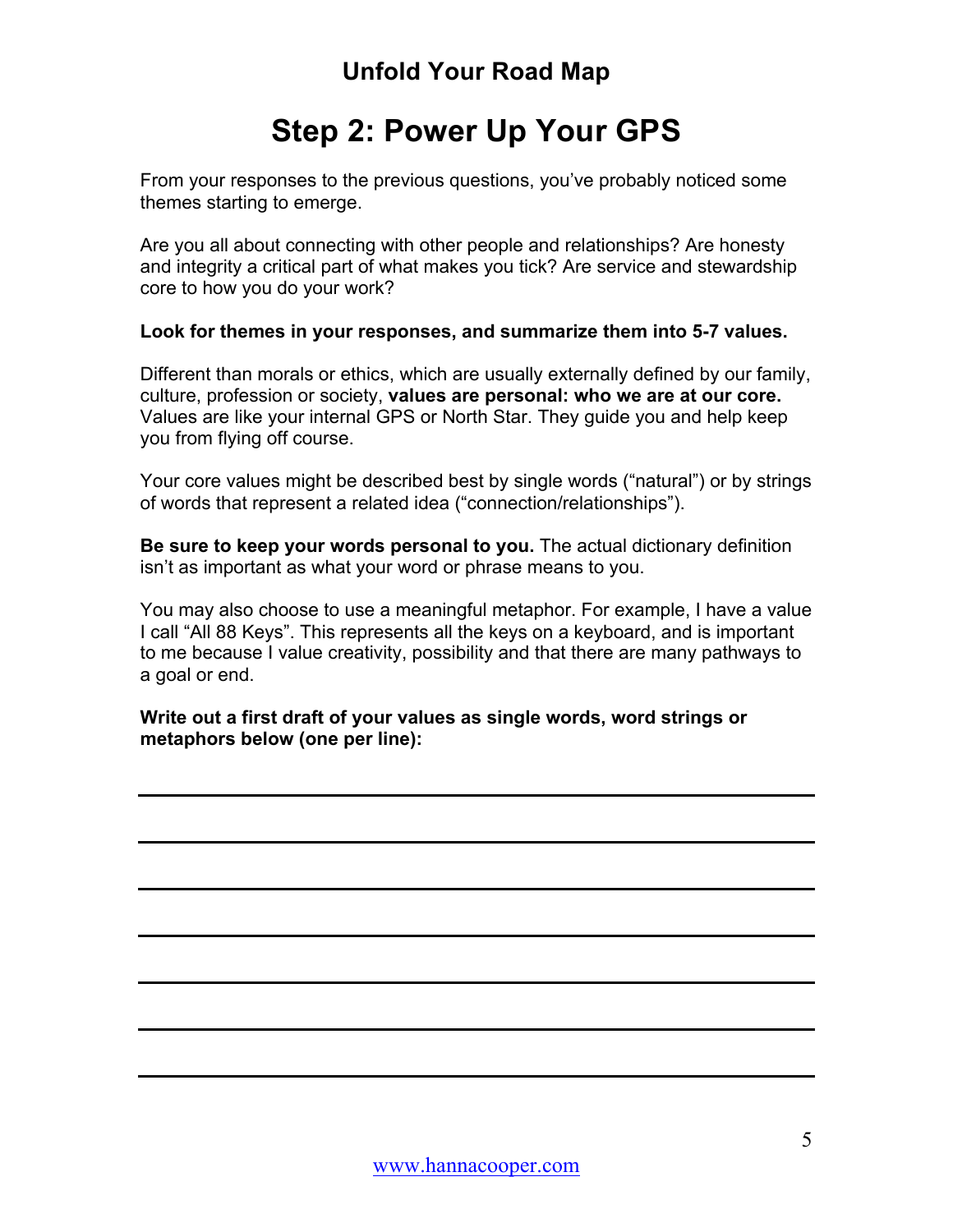### **Step 3: Choose Your Navigational Markers**

From your list of values on the previous page, which are most important to you? If you had to pick, which ones must come first, second, etc.?

**1.** Write your values (as single words, word-string or metaphors) in rank order of importance in the *grey column* in the table at the bottom of this page (1<sup>st</sup> being most important value, etc). Excellent.

# **Step 4: Start Your Engines**

Now you have a list of your values (yea!), but how well are you living them?

- 1. Assess how well you are living each value right now by giving it a score 1- 10 (1 is low, 10 is high). There's no right or wrong answer here, just an opportunity to observe. If you step back, what do you notice?
- 2. From here, dream a little: what could it be like if you were fully living each of these values full-out? How do you *want* to be living these values? What would be happening in your personal or professional life if each value was operating at a "10"?

**Note**: If this step gets you excited, or perhaps a little nervous, great! Even if dreaming feels difficult or even a little silly right now, pay attention to that. And do it anyway. Remember that we are more likely to get to where we want to go if we at least know what it is!

| Value | <b>Score</b><br>$(1-10)$ | What would be happening at "10"? |
|-------|--------------------------|----------------------------------|
|       |                          |                                  |
|       |                          |                                  |
|       |                          |                                  |
|       |                          |                                  |
|       |                          |                                  |
|       |                          |                                  |
|       |                          |                                  |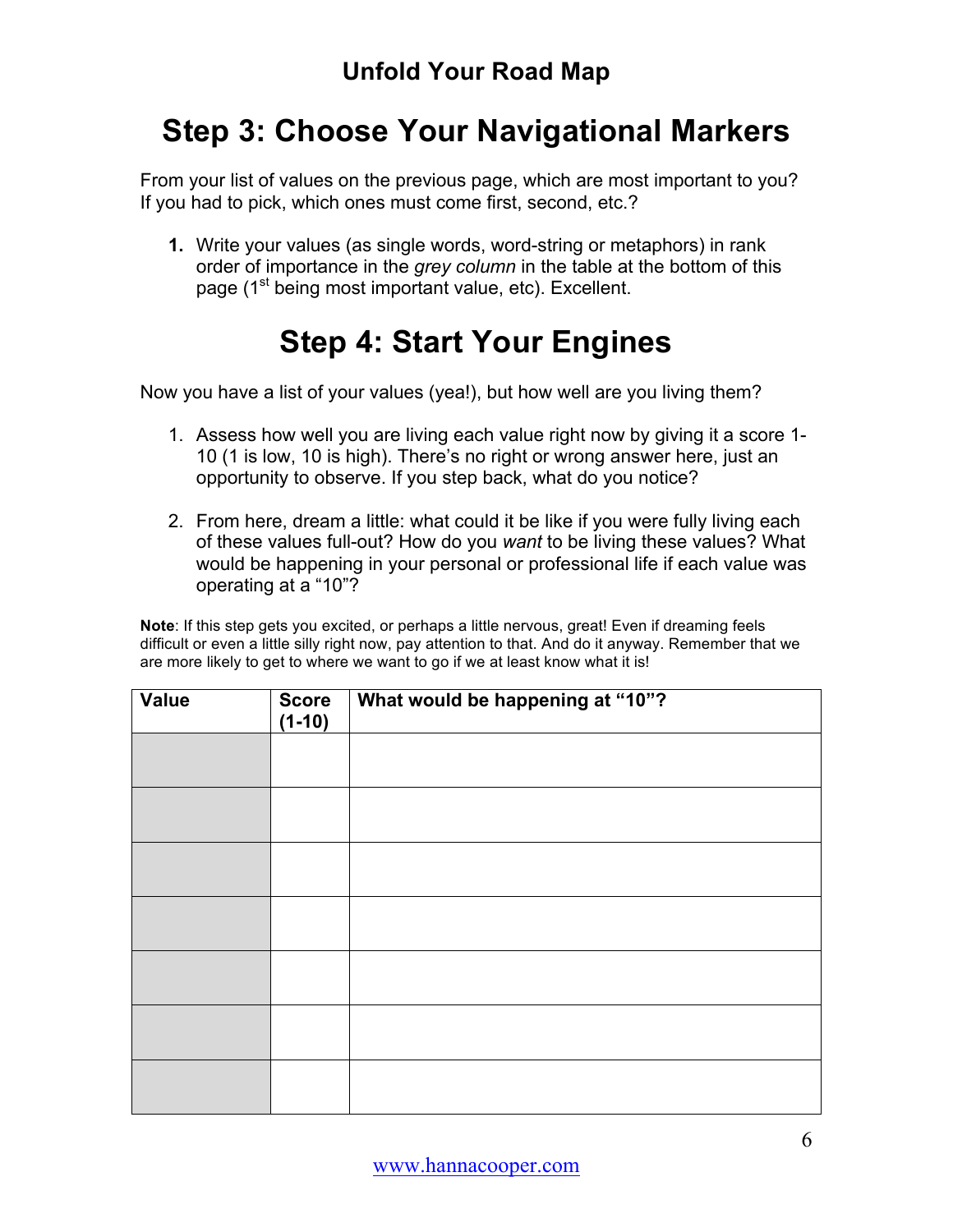# **Step 5: Take off!**

Remember your values are your inner GPS or North Star – guiding you, helping you find your way to your destination.

Here are a number of ways to use values to help you define and live a life of meaning and purpose:

- Post your list of values where you can see it. Daily. On a Post-it, as a screen saver, on your mobile phone. In your office wall, your bathroom mirror, or in your wallet. One client of mine wrote his values on the back of his security badge. Where ever you will see them as a reminder and visual cue. Do this so you can check in with them regularly: how well am I living these values right now? What's one thing I could do right now to be more in alignment with my values?
- Review your values at the start of your day, and see if there are one or two particular values that would be helpful to you in your upcoming day. Perhaps you have an important meeting today and it could use a bit of your value around "truth telling". See how you can bring that value as an attitude or behavior into your day. And then check in with yourself at the end of the day: how did I do? What impact did using this value have?
- If you're job hunting, or evaluating next steps in your career, your values can work as a set of criteria. If you choose option A, which values are honored? If you choose option B, what values are honored?
- If you feel like you aren't fitting within your organization, see how well your personal values are in alignment with the organizational values (which are often implicit – within the culture of the organization - rather than explicitly stated). Often, frustration or stress at work is a result of a mismatch between your personal values and the values of the organization.
- If you noticed a mismatch in how you are currently living your values, and how you want to be living them, what short-term goals you could set to close the gap? Consider signing up for one of my coaching packages to help you put these plans into action!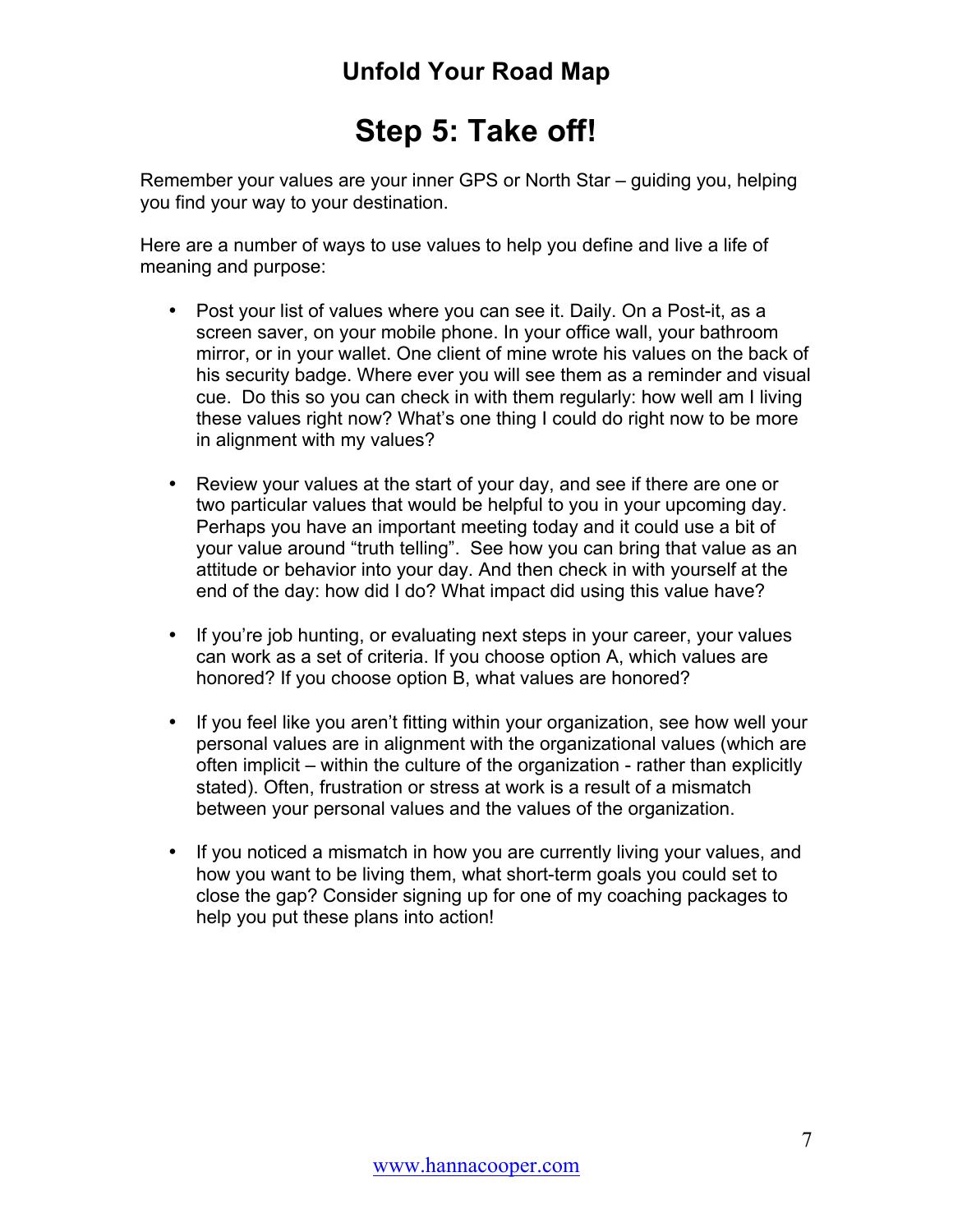### **Step 6: Celebrate!**

Congratulations! Woohoo!

If you've done all the steps so far, I trust that you're a bit clearer about your own road map and how to use it to help you create the work and the life you want. This is something to celebrate!

And it's just a beginning: values clarification is an on-going process and can be a way to continue to renew and remind yourself of what is most important to you.

If the ideas here have started your wheels turning and you're looking for more ways to craft and live from your own authentic plan I hope you'll visit me at www.hannacooper.com. I'd love to hear from you with questions, comments and success stories!